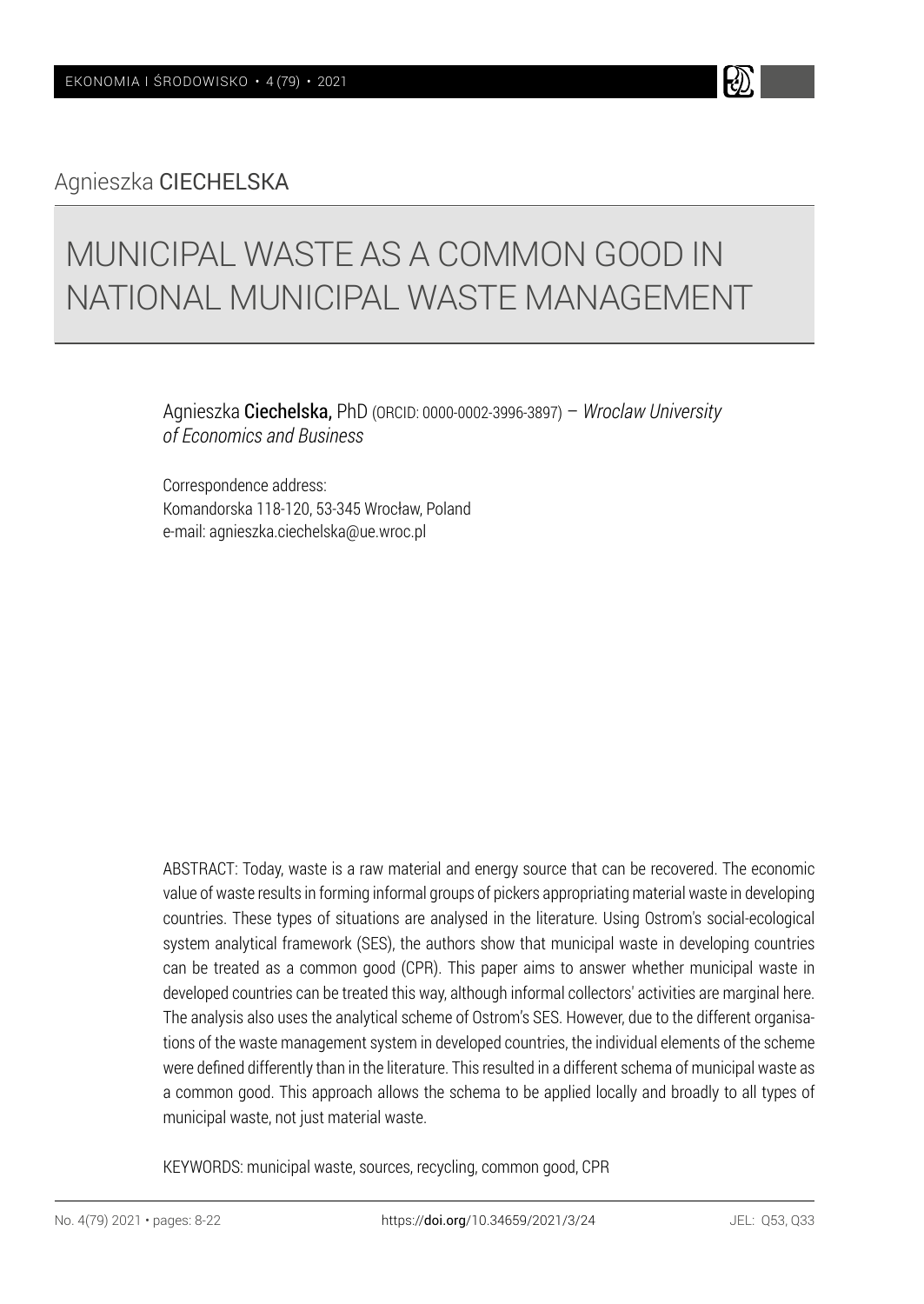#### Introduction

Environmental pollution is unintentional but still accompanies human activities. It is a negative effect on both production and consumption processes. Municipal waste is a special case of pollution. Their "uniqueness" lies in the fact that although they accompany almost every single consumption, their negative impact becomes significant only when we treat them as a joint emission (pollution). The volume of waste generated annually has been estimated at 7 to 8 billion tonnes, of which 2 billion tonnes is municipal solid waste (MSW) (Wilson & Velis, 2015). The global waste generation will reach 3.5 billion Mg in 2050 (Chen et al., 2020). Half of the world's waste is generated in developed countries that have introduced organised waste collection and treatment systems that respect the waste hierarchy: prevention, preparing for reuse, recycling, another recovery (e.g. energy recovery) and disposal (Directive 2008/98/EC of the European Parliament and of the Council of 19 November 2008 on Waste and Repealing Certain Directives (Text with EEA Relevance), n.d.). However, about 40% (about 36 million tonnes) of this waste is exported (Eurostat, 2021). Furthermore, 46%1 of words' waste ends up in landfills, mostly in developing countries (Nichols & Smith, 2019). At the same time, around 2 billion people worldwide do not have access to regular waste collection services, and around 3 billion do not have access to controlled municipal solid waste disposal services (Wilson & Velis, 2015).

The European Union has started transforming its economy towards a circular economy (CE) to recover materials and energy from waste. It has been assumed that by 2030 65% of municipal waste will be recycled, and only 10% will be landfilled (*Towards a Circular Economy: A Zero Waste Programme*; Directive 2008/98/EC). The targets indicate that the amount of waste recycled in 2030 should be 0.519 billion tonnes (519 megatonnes). Currently, it is 0.36 billion tonnes (363 megatonnes). To make the economy truly circular, the amount of waste recycled would need to be 0.74 billion tonnes (Chen et al., 2020). Recycling rates as a measure of achieving the goals of CE capture the waste covered by the formal system only. Despite the intensification of activities and increased investment to achieve the goals of CE, it is still insufficient to overcome the growing amount of waste. This is why informal activities are so important, as they are aimed at reducing the amount and negative impact of waste.

The placing of a value on waste by politics, and limited primary resources, has meant that certain fractions of municipal waste (including raw material fractions) have become traded in markets around the world. This has been

<sup>&</sup>lt;sup>1</sup> Other sources report that as much as 70% of waste goes to landfills (Kaza et al., 2018).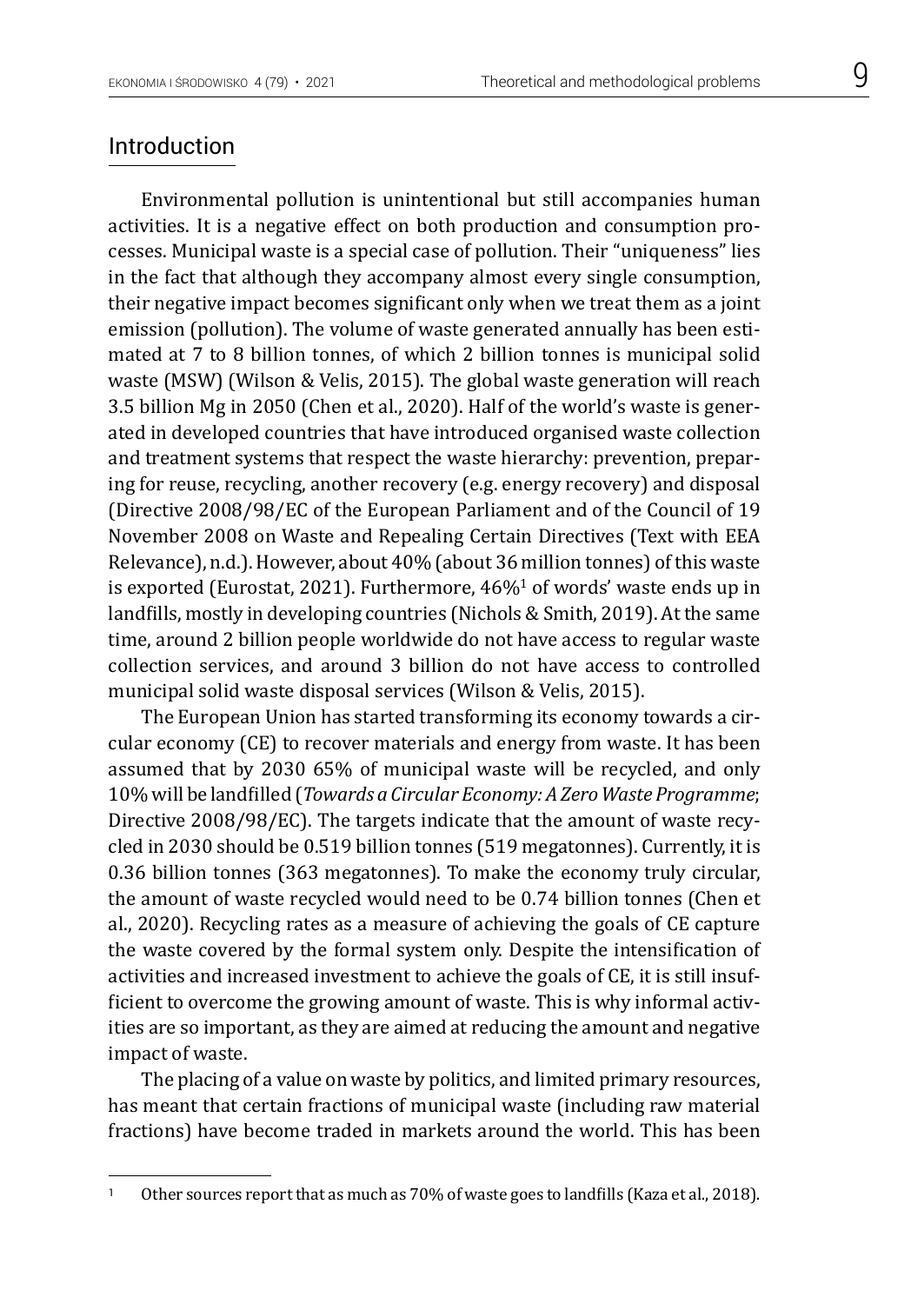reflected in developing countries. There are no formalised systems of collecting and waste treatment in an environmentally and human safe way in these countries. Sometimes they cooperate in more formal groups, especially if a country is progressing in formalising its municipal waste management systems. As system formalisation occurs, competition for access to raw waste increases and conflicts between different resource users intensifies. This situation is partially recognised in the literature. The authors treat raw waste (metal, glass, paper, plastics) as a valuable resource collectively acquired by the community of pickers from the mixed waste stream. This community is organised in different ways, but waste is always a source of livelihood. The waste is described as a non-excludable good, but its value makes it rivalrous. This framing of the problem indicates that raw municipal waste is treated as a common pool resource (CPR).

## The concept of common goods

There is no uniform definition of common goods in the literature. Generally speaking, they have a tangible or intangible value from the perspective of a specific community. There are two possible ways to analyse goods and classify them as common goods. The first one involves distinguishing common goods from private and public goods and identifying other characteristics. This approach can be referred to as subject-led (Prandecki, 2017). The other approach involves the identification of the cultural and social context in which the goods exist. This context and its constituent institutions determine whether a good is a common good. This analysis is based on E. Ostrom's SES framework. This approach can be referred to as process-led (Prandecki, 2017). The origin of research on common goods can be traced back to the division of goods into private and public according to the criterion of excludability and rivalry. Goods that have both these characteristics, i.e. are non-excludable and non-rivalrous, are considered pure public goods. They are the opposite of pure private goods, i.e. those that are excludable and rivalrous. Most goods are partially rivalrous and partially excludable. Rivalry means that every increase in the consumption of a resource adversely affects its utility for all other users, which causes an overload effect. In its turn, excludability is determined by the nature of the goods. For some goods, exclusion is quite simple, while for others it is costly or impossible at all, although technological development significantly increases these possibilities (Balcerowicz, 2015).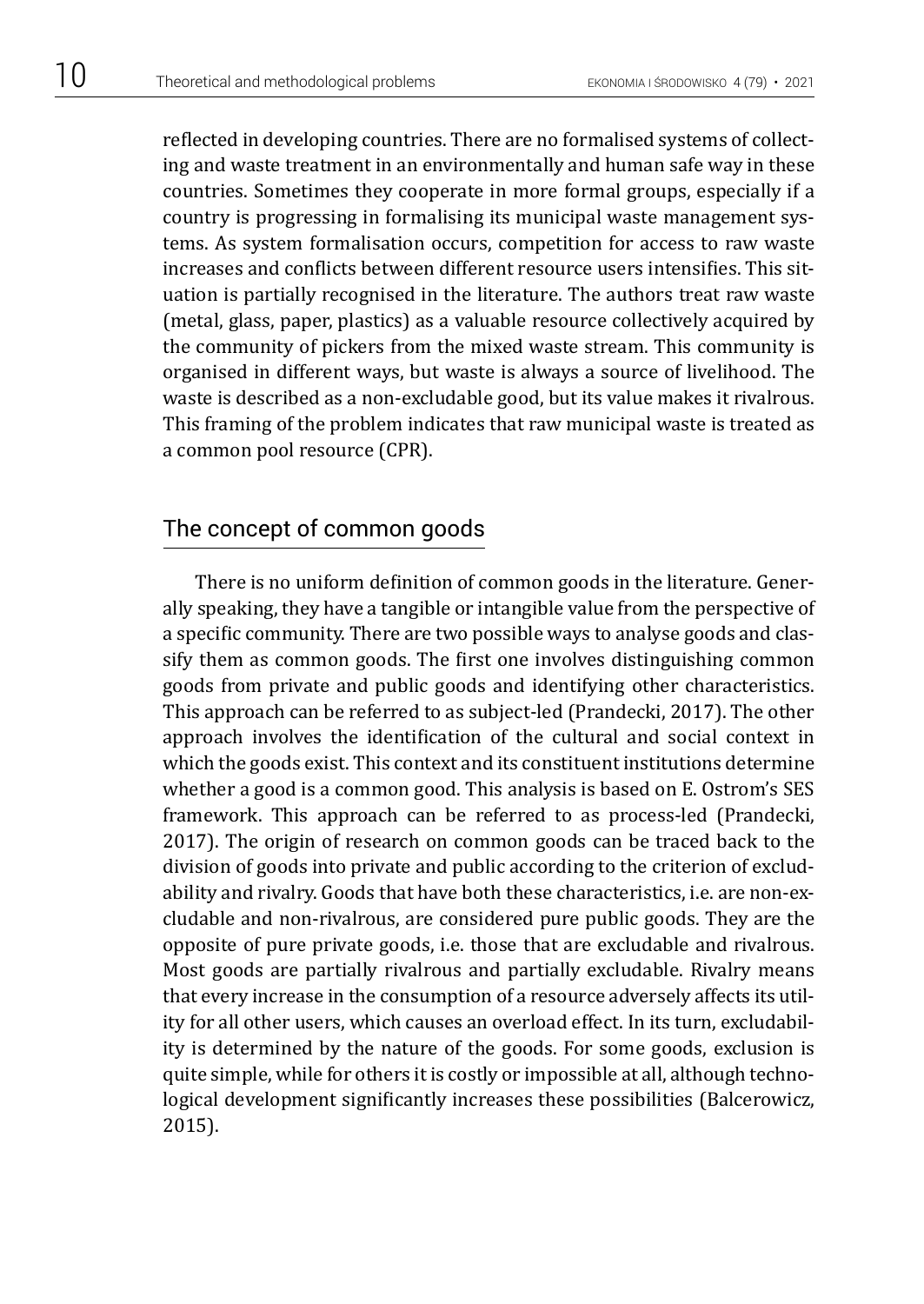Over time, criteria have been developed to characterise goods that cannot be classified as either private or public goods (Jakubowski, 2012; Randall, 1983; Romstad, 2002). Among these criteria, one can distinguish:

- whether the goods are natural or man-made,
- whether they exist for profit or consumption,
- whether they are renewable or not.
- whether they are local or global (Oakerson & Parks, 2011).

Many researchers investigating the issue of common goods think that the differentiation criteria do not fully capture the specific nature of common goods. To see the big picture, they should be analysed in the context of social relations, traditions and culture (Ostrom, 1990). For example, it is commonly believed that the long-term use of a resource entitles the user to receive property rights, equivalent to introducing private or state oversight. However, E. Ostrom demonstrated that such oversight is not always effective. Sometimes, the community uses a resource who sets the rules of use, introduces social oversight, and excludes outsiders. Together with a system of social and cultural relationships, these possibilities have become key elements in defining common goods (Ostrom, 1990, 2009).

The problem of common goods is believed to be first analysed in the discussion triggered by Harding's paper illustrating the social dilemma known as the "tragedy of the commons"(Gordon, 1954; Hardin, 1968). The dilemma is caused by the difference between private and common interests whenever multiple users use the same renewable resource. Private interest is maximised by intensifying the use of the resource. As a result, its replacement capacity becomes insufficient, and the resource becomes degraded, causing social losses. Traditionally, this approach has described shared renewable natural resources such as forests, pastures, or fisheries. Such goods are referred to as open access resources.

In reality, communities sharing a resource for their livelihoods act collectively and adapt the rules and principles of operation to changing circumstances, seeking to preserve the resource in the long term. This feature distinguishes open access resources from common-pool resources (CPR). As far as natural resources are concerned, the use is individual, but the benefits or costs of individual use are shared by all users (Ostrom, 2002). Whether degradation of the resource occurs depends mainly on the stability and functioning of the community's institutions (Ostrom, 2002). Traditionally, CPR includes agriculture, near-shore fisheries, grazing, forests, groundwater reservoirs, irrigation systems, natural resources, municipal material waste (Arvanitidis & Papagiannitsis, 2020; Cavé, n.d.-a, 2014; Cox et al., 2010; Hess, 2011; Husain & Bhattacharya, 2004; Pires Negrão, 2014).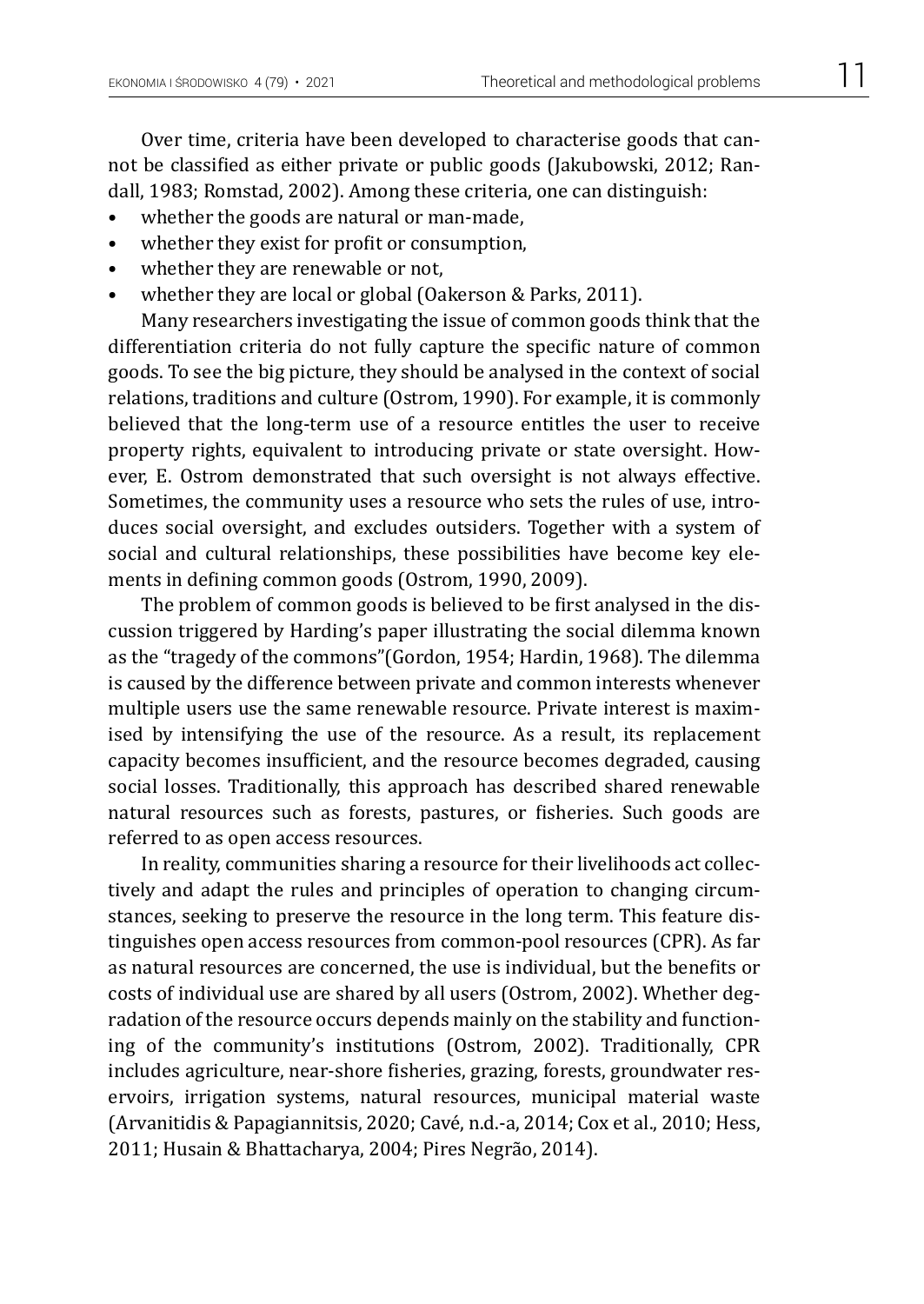More recently, Ostrom's approach has been applied to the analysis of goods reaching far beyond the local dimension, as well as to technology-based and man-made goods. These are referred to as new commons. Specific issues and characteristics of new commons are similar to those typical for CPR. However, some new issues are related to ecological economics, adaptive systems, intellectual property, or sustainability (Hess, 2011). For example, the following goods have been mentioned as new commons in the literature: knowledge, climate change, inventions and intellectual property rights, internet, urban infrastructure, global plastic pollutions or biodiversity (Egerer & Fairbairn, 2018; Hess, 2011; Holman & McGregor, 2005; Lambert et al., 2021; Sarker et al., 2008).

Therefore, it can be considered that common goods can be partially rivalrous, and the high cost of exclusion makes exclusion either impossible or at least significantly reduced. Shared use is a key differentiator of common goods. It may occur at the stage of production, distribution and/or consumption. Interestingly, the same good may be classified in different categories, at different times or for different users (Euler, 2018).

#### Research method

Analysis of the common good system using the SES analytical framework proposed by Ostrom can be applied to different types of resources: renewable and non-renewable, as well as natural and anthropogenic. Ostrom defines a CPR resource as a certain 'stock' from which appropriators (individuals or companies, or teams/groups of users) withdraw units of the resource. Resources may be of natural origin (e.g. forests) or man-made (e.g. a bridge or waste). The more units of a resource are appropriated, the worse the condition of the resource as a whole. In extreme situations, the resource may become destroyed entirely. Ostrom describes a renewable resource by referring to the concept of a stream, i.e. the positive difference between the increment of the resource (its replacement rate) and the sum of the appropriated units of the resource. If the stream runs dry or is too small to renew, then a "tragedy" occurs.

The common good concept can be applied to both natural and man-made resources. Oakerson distinguishes between "resources" and "objects", depending on whether the CPR is natural or man-made (Oakerson, 1986). In the case of man-made, technology-based common goods, the community benefits from a system of objects (a function, good or service provided by the system) that are large enough to make it costly (but not impossible) to exclude potential users and beneficiaries. A system of objects produces object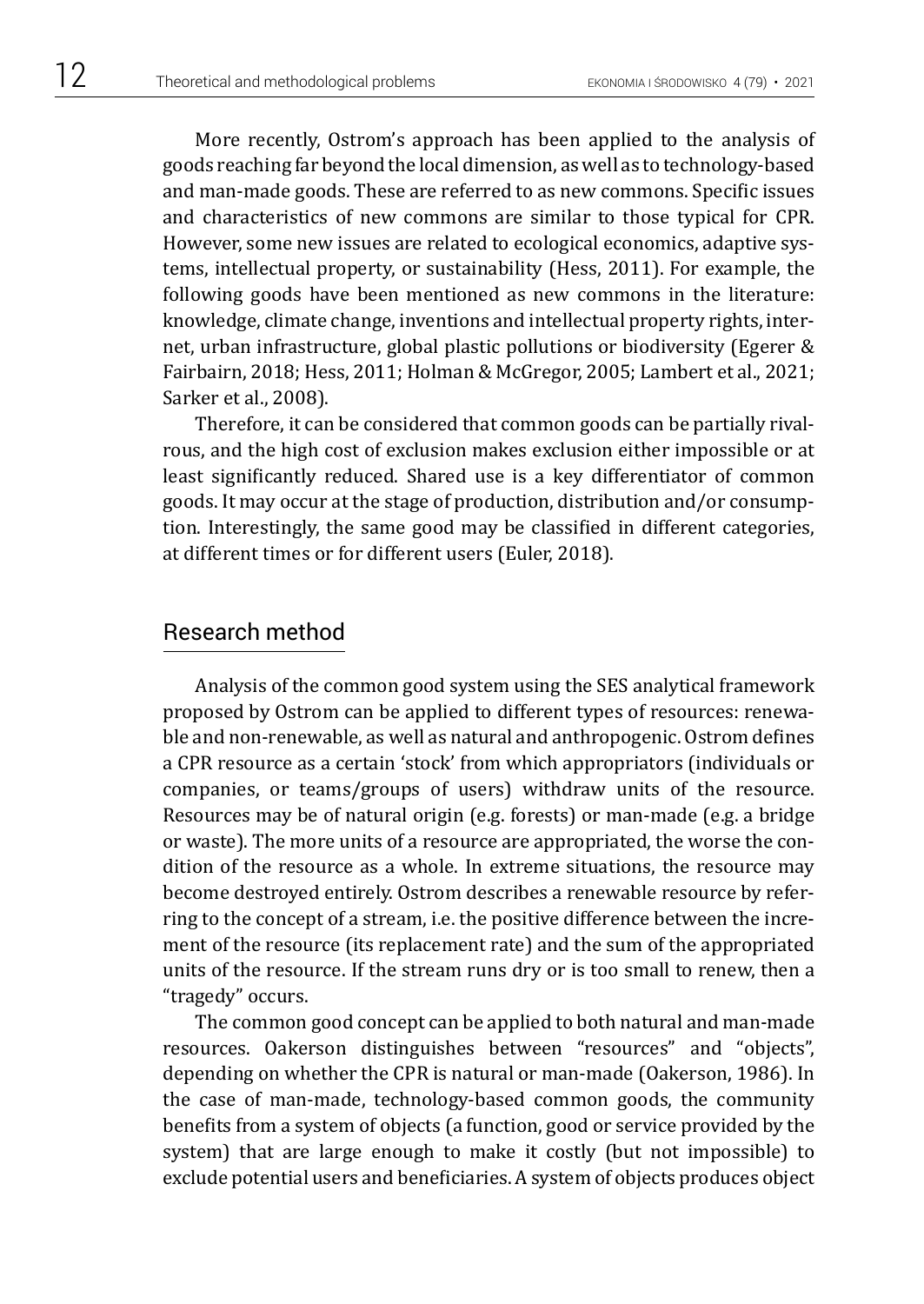units (e.g. the number of bridge crossings per bridge per year). For an object to exist in the long term and remain productive, its normal rate of wear and tear cannot exceed expenditures on maintenance, repairs and improvements. The replacement rate is equivalent to conservation and repair expenditures, which serve to keep the resource in good condition for long-term use. The effects of improvement and maintenance are available to all, whether or not they have participated in these works. The exclusion of non-participants is usually very expensive and sometimes impracticable, leading to overuse.

Members of the community (actors) using the common good can have different functions. Among them, we can distinguish between suppliers, producers and appropriators. Suppliers ensure the supply of a common good, while producers actually build or repair the resource system. A supplier and a producer may or may not be the same person. For example, a government that finances and designs road construction is a supplier. However, if it agrees with the future users of the road that they will build and maintain it, then the users are both suppliers and producers (Ostrom, 1990, 2019). The broadest group of actors are appropriators, which are individuals or companies, or teams or groups of users, that use a resource at the same time. They appropriate source; that is, they take resource units out of the system. They may consume the resource units they withdraw, use them as factors of production in their own operations, or transfer ownership of the resource (in various forms) to others, who then become the new users (Ostrom, 2019).

Appropriators may have varying degrees of property rights held. Some may have no legal claim (e.g., wild tenants), and others may have specific legal claims to withdraw units of the resource. Appropriators establish rules for the use of a resource in order to limit access to it and to reinforce its renewability. They establish internal institutions for this purpose, but they may also employ external bodies, such as state courts. In doing so, they create a system of formal and informal institutions. Moreover, the whole system of the common good operates in a legal and institutional environment created by authorities at different levels. In this way, institutions are, as it were, nested at successive administrative and spatial levels. With respect to commercially traded goods, there are three manifestations of property rights: the right to use the resource, the right to sell and take the proceeds of the resource, and the right to change the form and content of the resource. Appropriators may wield considerable market power and influence the price of final goods by, for example, forming a cartel. Then the strategies affect others as well as themselves. If appropriators do not have such power of influence, they can most influence other community members. Analytical framework Ostrom's SES is illustrated in figure 1.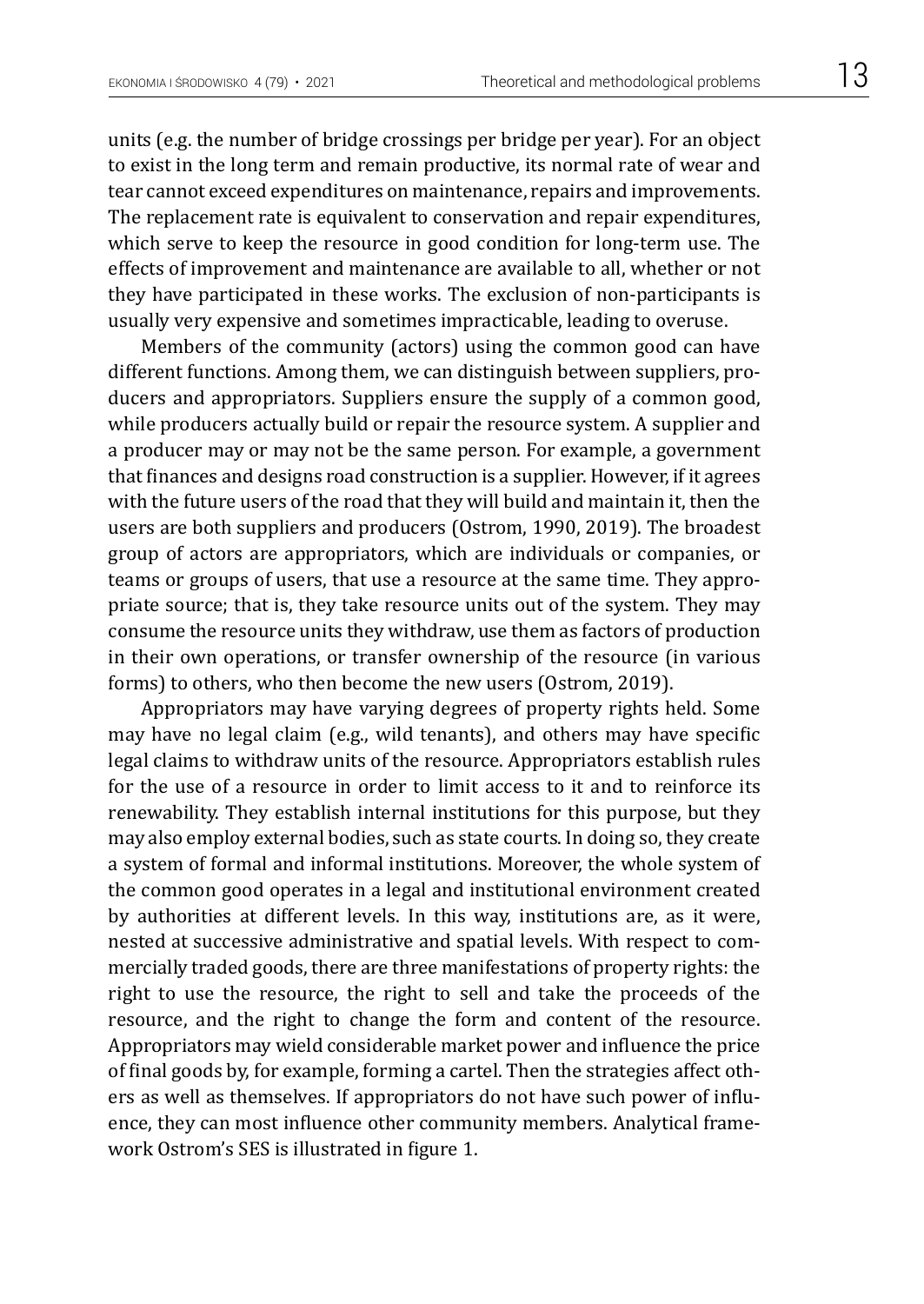

Figure 1. Analytical framework SES Source: (Ostrom & Cox, 2010).

#### Municipal waste as a common good in developing countries

There is very little scientific literature analysing municipal waste in the context of common good issues. But only the raw material waste fraction in municipal waste is analysed as CPR. Articles, with this theme, are mostly case studies of developing countries, including Brazil (Pires Negrão, 2014) (Cavé, n.d.-a), India (Chaturvedi, B., & Gidwani, 2011) (Bose & Blore, 1993), China (F. Chen et al., 2018), or Egypt (Fahmi & Sutton, 2010). Municipal waste management doesn't exist in the described cases or is poorly organised. As the transportation and "processing" of waste is done "on the street", no one can be effectively excluded from access to waste. So in developing countries, recycling is carried out by informal picker groups – poor residents who select raw material waste and sell it as a factor of production. This is a way for them to raise funds for their livelihood. However, pickers are only interested in the raw material fraction, leaving worthless and troublesome mixed waste. The necessity to reduce its negative impacts makes the involvement of the municipal sector. And if it provides transport services or waste treatment, it is also interested in economic benefits from the raw material fraction. In this way, the number of appropriators (groups of pickers, a municipal sector) interested in this fraction and competition for access to the best waste increase. This is a reason why raw material waste is rivalrous.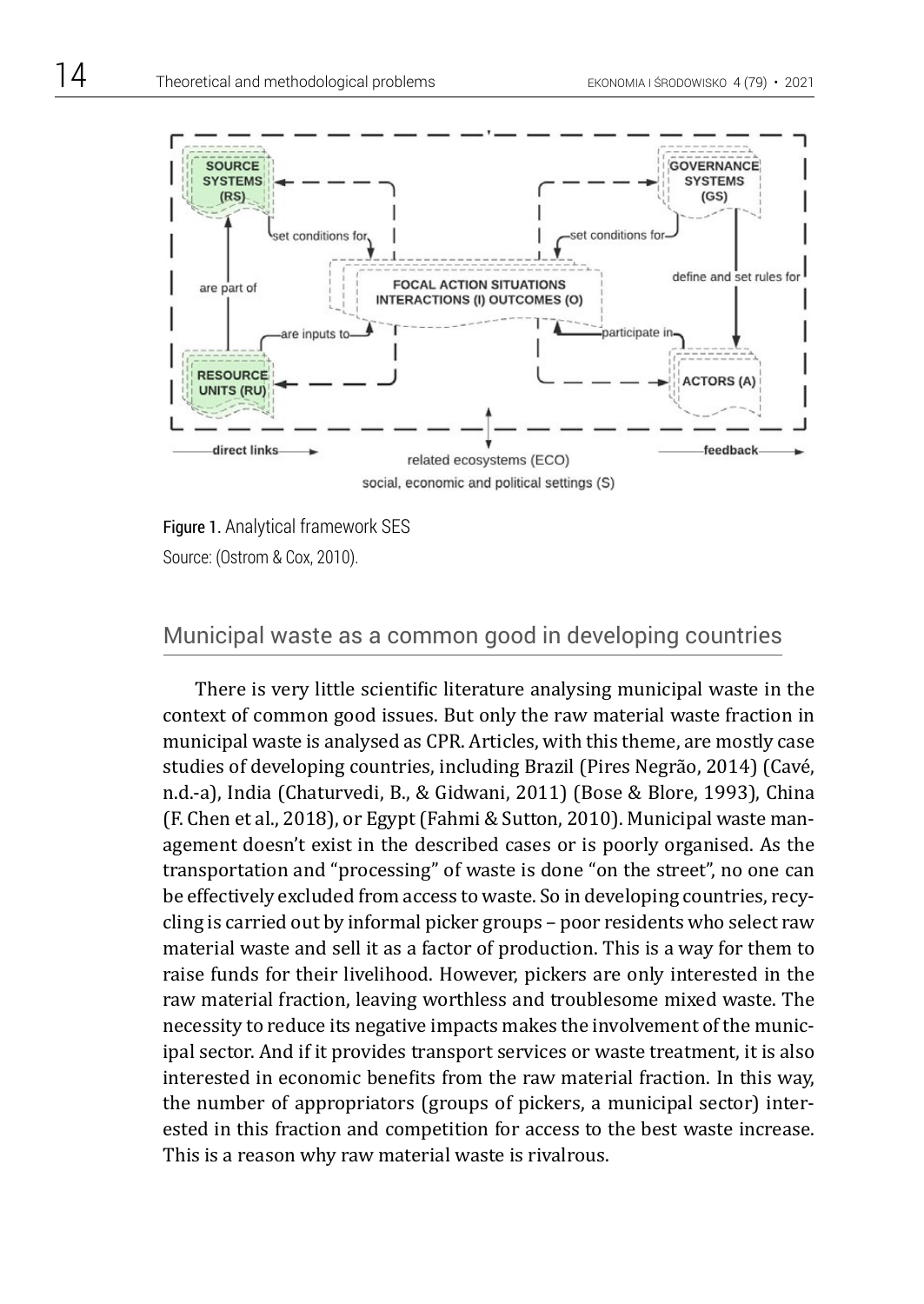Informal picker groups, over time, establish their own rules of operation and sometimes create formal institutions (e.g. pickers' union, Brazil). The progressive formalisation of waste management processes is accompanied by a growing number of different appropriators competing for the same resource. This is a source of potential conflicts that will intensify in the future (Cavé, n.d.-b, 2014; Pires Negrão, 2014). At the same time, an increasingly complex network of formal and informal institutions is being created. As a common good system, the analysed local municipal waste systems are or can be nested within national and international systems. Thus, the identified institutions may have different territorial scopes: local, regional, international and even global(Pires Negrão, 2014). Municipal waste as CPR in developing countries is illustrated in figure 2.



Figure 2. Municipal waste as CPR in developing countries Source: author's work.

Only a few authors (Cavé, n.d.-b; Pires Negrão, 2014) recognise the dual nature of municipal waste management. On the one hand, there is an appropriation of desirable raw material waste (there is an appropriation of resource units). As with the CPR model, there is a reduction in the amount of resources used, but only in the waste of raw materials. On the other hand, the more of this waste we want to acquire, the more municipal waste must be created. As a result of acquiring raw waste, there is an increasing amount of negative-value residual waste that is handled by municipal services (if at all) in the absence of any alternatives. In Ostrom's model, if the replacement rate is insufficient in relation to the number of units of the appropriated resource, the resource becomes destroyed. In analysing municipal waste, this relationship is different. The amount of raw material waste withdrawn grows in line with the amount of waste generated (deposit). At the same time, since appropriators are only interested in raw material waste, the amount of negative-value waste increases (resource stock). Thus, unlike in Ostrom's model,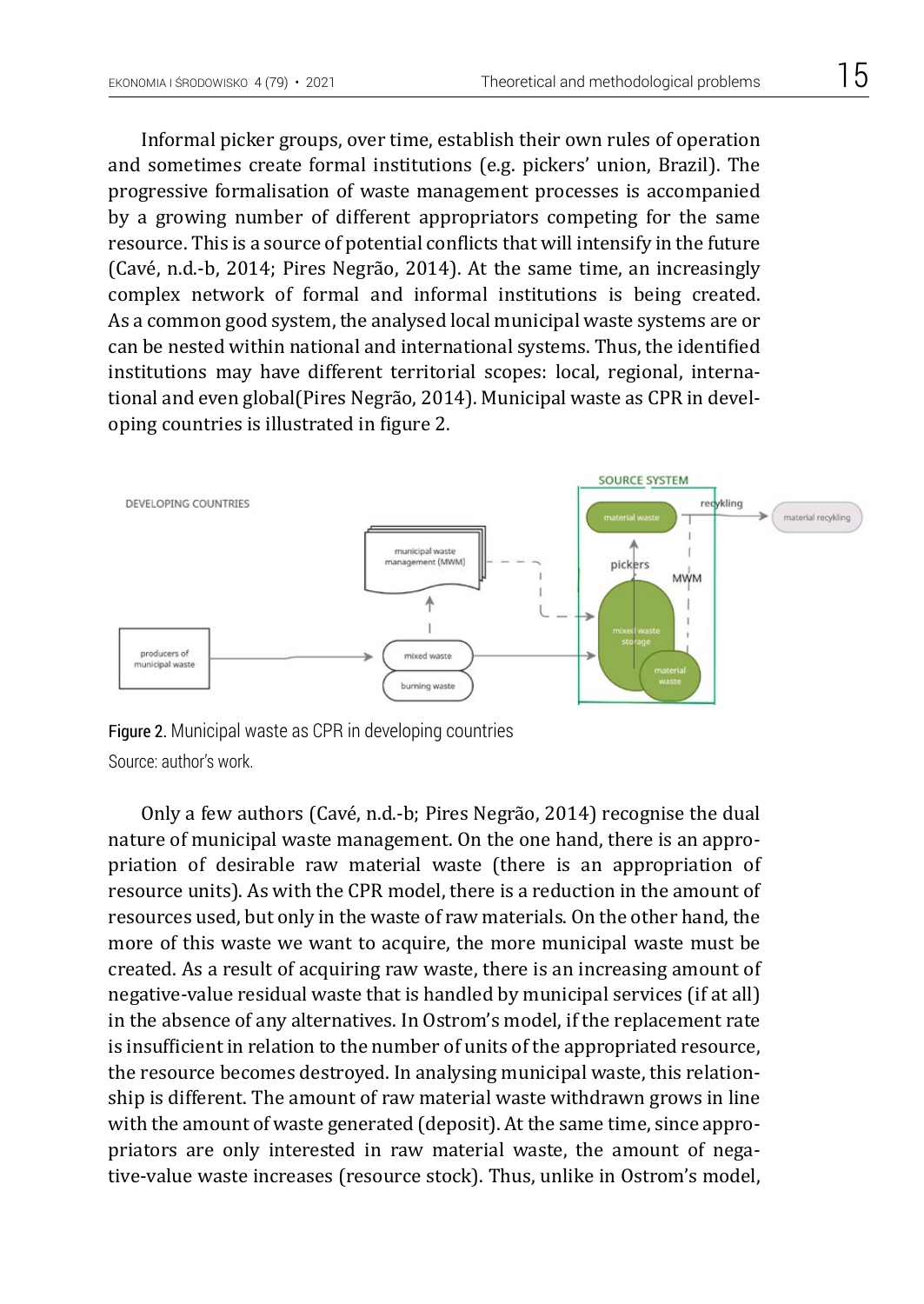the risk of depletion does not exist here. Instead, there is a risk of uncontrolled growth of mixed waste with no economic value-mixed waste. There is, therefore no 'tragedy of the common good' in the traditional sense. However, increasing waste is undeniably a social 'tragedy' on the local and global scale.

## Municipal waste as a common good in developed countries

Waste management systems in developed countries are strongly formalised and cover most (usually all) of the generated municipal waste. Independent pickers obtaining raw materials from waste are marginal here. Selectively collected waste from inhabitants is transported to specialised installations, where waste is treated safely, e.g. preparing the raw material fraction for sale. In the installation, raw materials are obtained both from selectively collected waste and from mixed waste (in small parts), green waste is composted, alternative fuel is produced from sorting residues, and only residual waste is landfilled.

However, parallel to recycling in a formal system (obtaining raw materials in installations), a number of formal and informal activities are being carried out. They aim to reduce the amount of waste and its negative impacts. As Kate O'Neil (O'Neill, 2018) demonstrates, such actions outside the system are becoming increasingly popular in developed countries, in contrast to the increasing formalisation of systems in developing countries. Appropriators of resource units can apply not only to raw waste but also to other types of waste that have value. This value can be financial and non-financial, individual or social. Non-financial benefits are mainly driven by social and environmental motivations, such as the desire to share with others or the need to protect the environment. Such activities generating non-financial benefits most often come down to extending the life cycle of products or reducing waste. Individual financial benefits are mainly associated with waste that is recyclable or reusable.

Generation of municipal waste accompanying consumption and is a continuous process. Therefore, municipal waste may be considered as a renewable source of raw materials and energy, although using it in such a way requires treatment: collecting by pickers or selecting in installations. However, the continuous production of waste in unlimited quantities will result in an effect that corresponds to the effect of congestion. "Safe" levels of environmental pollution will be reached more quickly, and more people will not be able to dispose of their waste. An analogous situation occurs with the use of waste collection and treatment facilities. They have the only limited technical capacity to treat the mass of the waste. Thus, the more waste we generate, the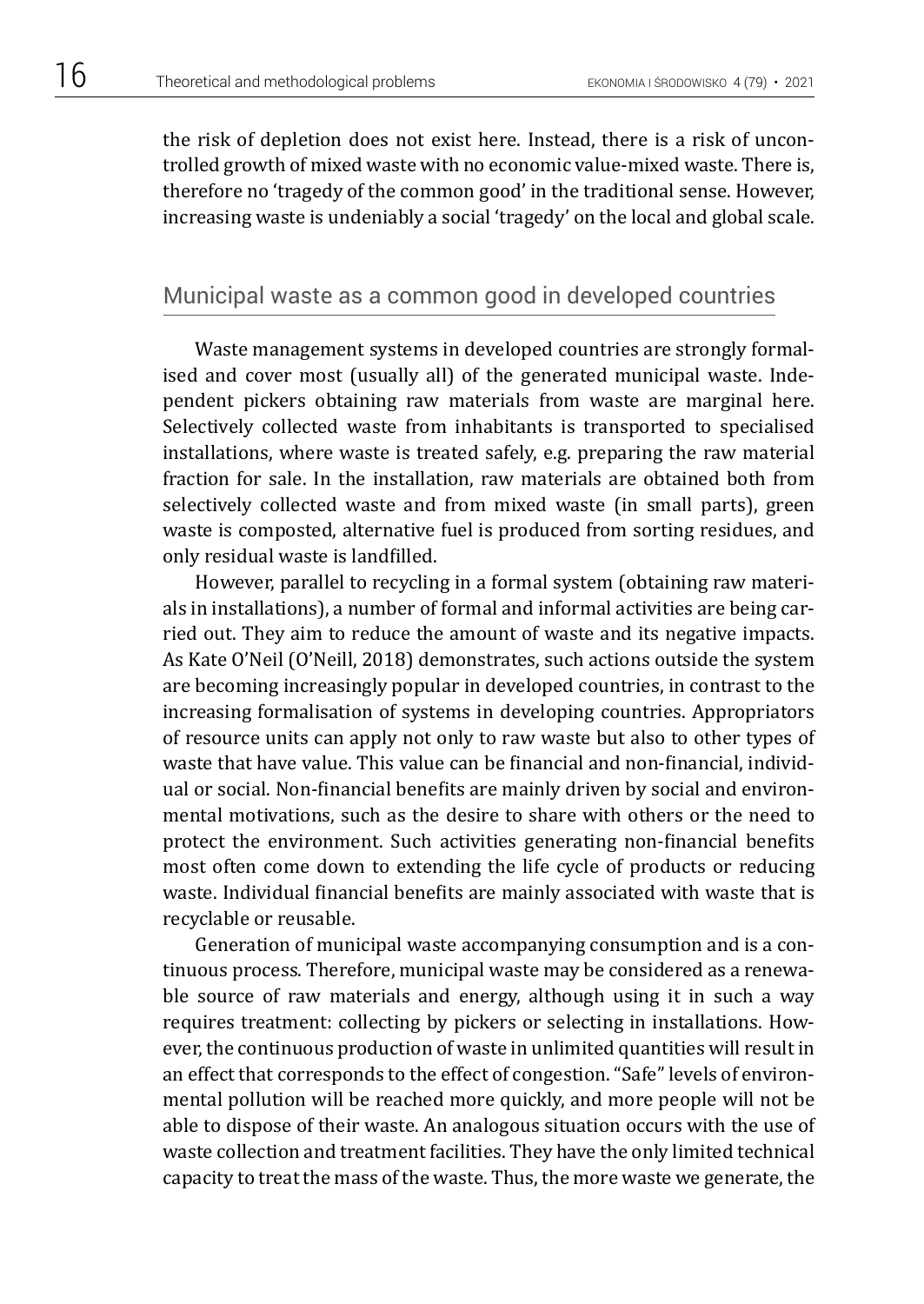sooner the technical capacity to treat it for subsequent appropriators will run out. In this sense, therefore, it can be said that no one can be excluded from generating waste, but the use of the system (installation) is rivalrous. Thus, any conservation action of reducing waste or its negative impacts is a collective action. So conservation activities can include:

- composting of biodegradables by residents,
- buyback centres where residents bring their waste there, which is a highquality material that can be recycled without further processing,
- waste pickers who collect relatively small amounts of valuable raw materials, usually scrap metals or beverage cans, and less frequently glass or paper, and deliver them to buyback centres,
- using waste for artistic purposes,
- zero waste action groups,
- reducing food waste through community fridges and composters,
- reusing waste in aid and charity projects,
- repair cafes,
- clothing swaps,
- 2nd hand markets and curbside disposal,
- recycling of other waste (garage sales or collection of certain types of waste from the formalised system).

A very diverse group of appropriators carries out these activities:

- collective entities (companies) and individuals,
- formalised and non-formalised organisations, such as homeowner associations, municipalities, or community action groups (e.g. zero waste movements),
- with different forms of ownership (private or public),
- with different territorial coverage (local, regional, cross-border, or international).

Figure 3 illustrates municipal solid waste as a common good in developed countries.

Each of the conservation activities generates specific externalities – other than those generated by untreated waste, which reduces the benefits of the conservation activity. This may be prevented by optimising installations and waste treatment methods, e.g. by appropriate location or adjusting the type of plant to the waste stream in a given area. For a given national system, optimisation means selecting the types and capacities of treatment facilities and locating them in such places that they would cause the least negative externalities. Moreover, the installations should be matched the kind of a collected material waste to the production needs. In practice, there will always be types of waste (whether arising from consumption or production using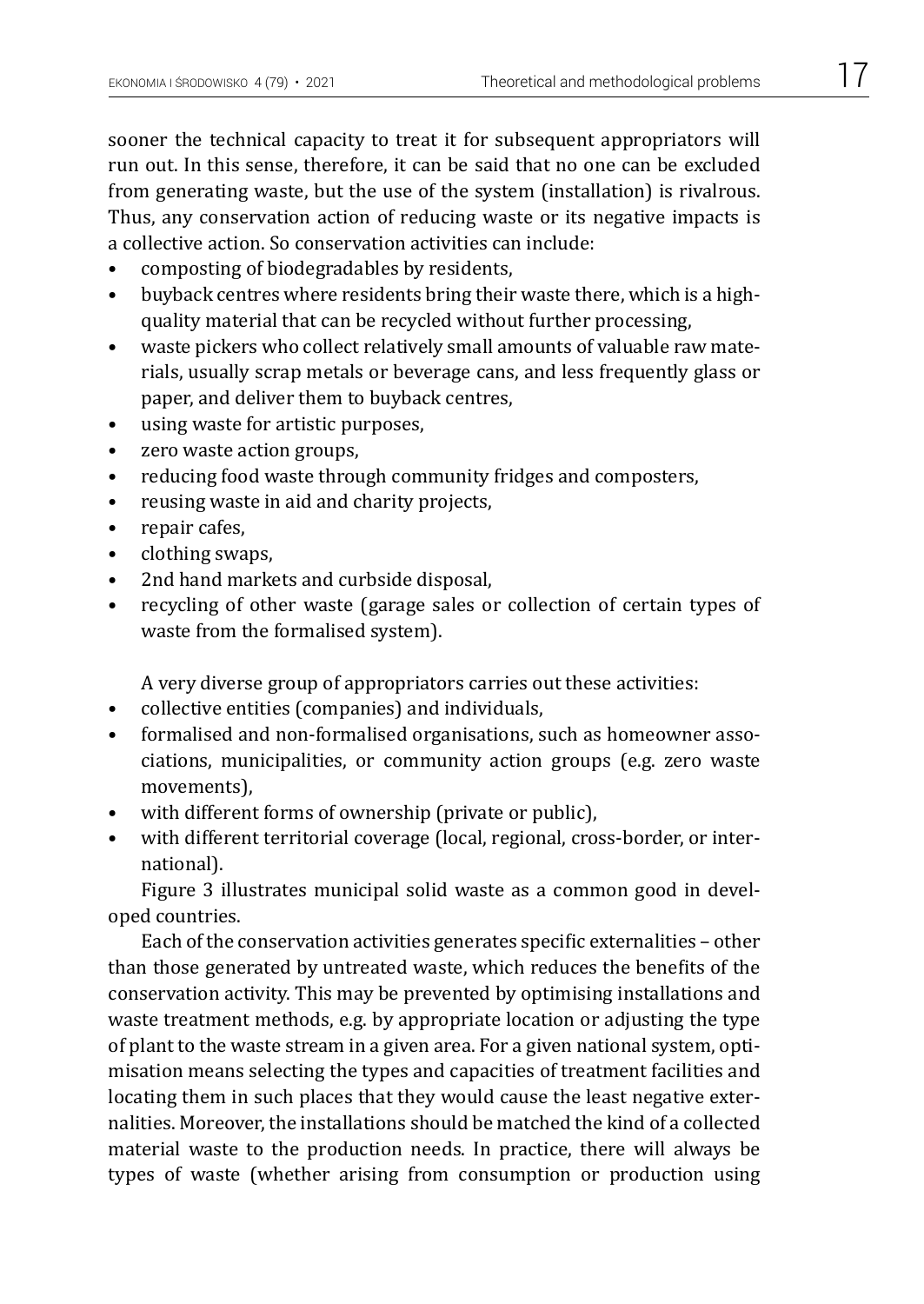waste) for which there will be no use and which will threaten living organisms. Therefore, there will be customs and social norms in any real system, often transposed into law. This may include obligations to dispose of particularly hazardous substances or bans on their use (Kurz, 2006). The effects of resource withdrawals and successful conservation efforts depend not only on institutions, as Ostrom argues (Ostrom, 2019), but also on technology and knowledge of how to transform available resources into something more useful (Berge, 2003).



Figure 3. Municipal solid waste as a common good in developed countries Source: author's work.

# Conclusions

The application of the SES analytical scheme enables a much broader analysis of municipal waste than just raw material waste in developing countries. However, so far, it has been applied only to the common actions of appropriation of material waste from the mixed waste stream, in a situation where the role of the formalised waste collection and management system was insignificant. In this system of the common good, only the material waste is a resource, and the actors are mainly groups of informal pickers. Although such an approach corresponds to common goods understood as CPR, it refers to a very small part of the waste problem and does not apply to the developed waste management system.

The paper proposes a different approach to waste as a common good. The common actions are not resource appropriation for consumption but resource appropriation for conservation purposes. In this view, appropria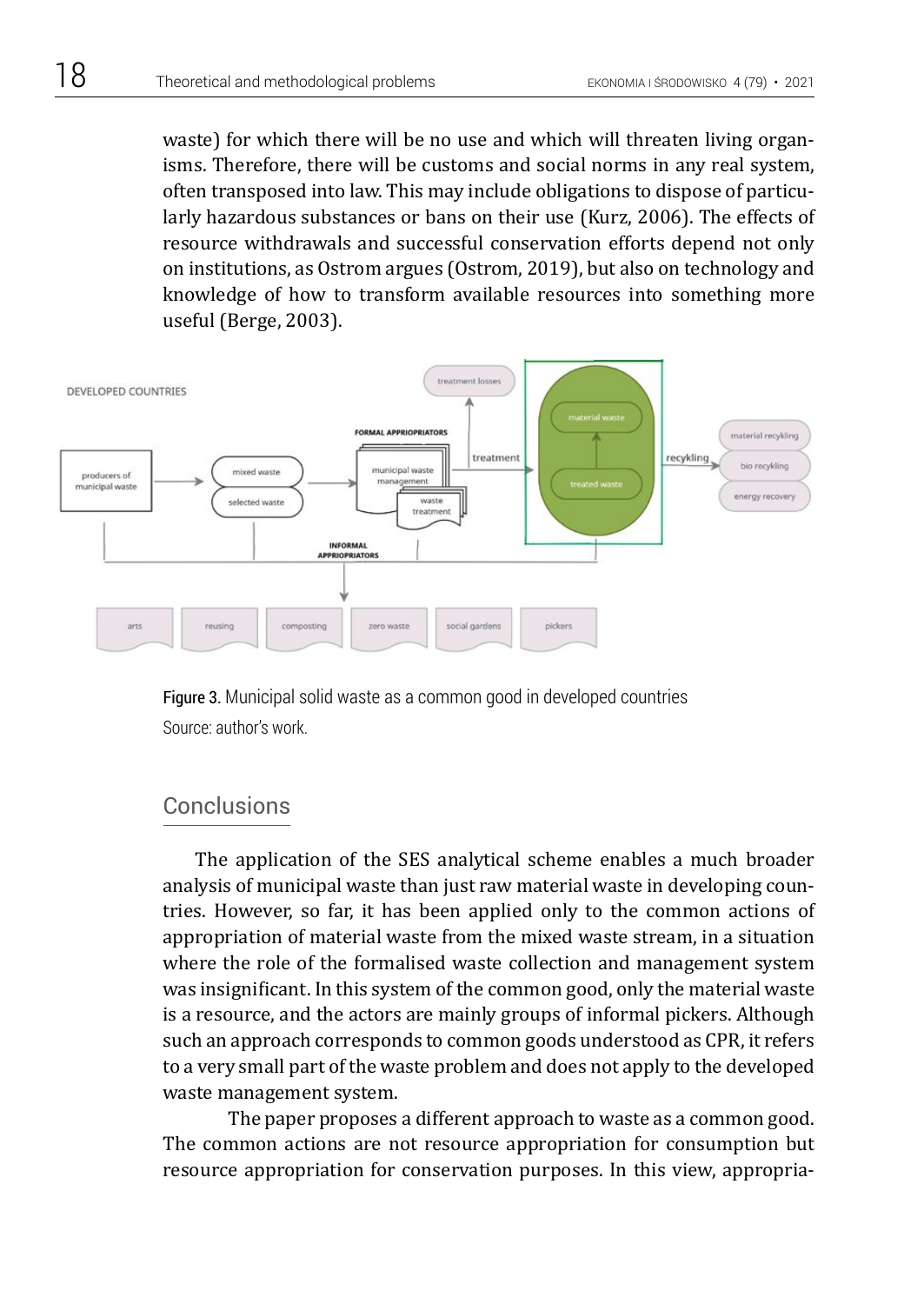tion applies to all waste, not just material waste, as long as it has some value for the appropriators. In this way, conservation activities include any actions that minimise the negative impacts of waste, are appropriation activities too. Thus, the number of appropriators are significantly increased: formal system institutions and informal activities carried out by among others households, businesses, NGO's, social groups, pickers or artists. The differences between the approaches present in the literature and proposed in this paper are below.

| <b>SES</b> analytical<br>framework-elements                                | developing countries                                        | developed countries                                                                                                                              |
|----------------------------------------------------------------------------|-------------------------------------------------------------|--------------------------------------------------------------------------------------------------------------------------------------------------|
| non-excludability                                                          | in consumption (using)<br>material waste                    | in production (of waste)                                                                                                                         |
| rivalry                                                                    |                                                             | in using installations/environment                                                                                                               |
| common action                                                              | appropriation material waste<br>from the mixed waste stream | conservation activities                                                                                                                          |
| source stream                                                              | mixed waste                                                 | mixed waste+selected waste                                                                                                                       |
| deposit                                                                    | residual waste (harmful)                                    | all municipal waste with its externalities                                                                                                       |
| resource units                                                             | material waste                                              | 1) any waste with value for the appropria-<br>tors (financial or non-financial)<br>2) any actions that minimise the negative<br>impacts of waste |
| actors:appriopriators                                                      | informal pickers                                            | 1) formal: municipal waste management<br>2) informal: households, businesses,<br>NGO's, social groups, pickers or artists,<br>and others         |
| actors: producers of waste<br>stream                                       | local producers of municipal<br>waste                       | local producers of municipal waste                                                                                                               |
| governance system: legislation<br>and formal municipal waste<br>management | insignificant                                               | significant                                                                                                                                      |

Table 1. The differences between waste as a CPR in the developing and developed countries

Source: author's work.

The proposed approach also enables removal of the discrepancy between literature's model of municipal waste as CPR and Ostrom's model. This discrepancy is that if we appropriate material waste from the waste stream, we generate increasing amounts of worthless and harmful waste. Thus, there is no typical "common tragedy" of resource depletion, but increasing harmful waste (environmental pollution) is a tragedy. The proposed approach eliminates this problem by including the activities reducing waste externalities into conservation activities. Such a new approach allows to be applied to the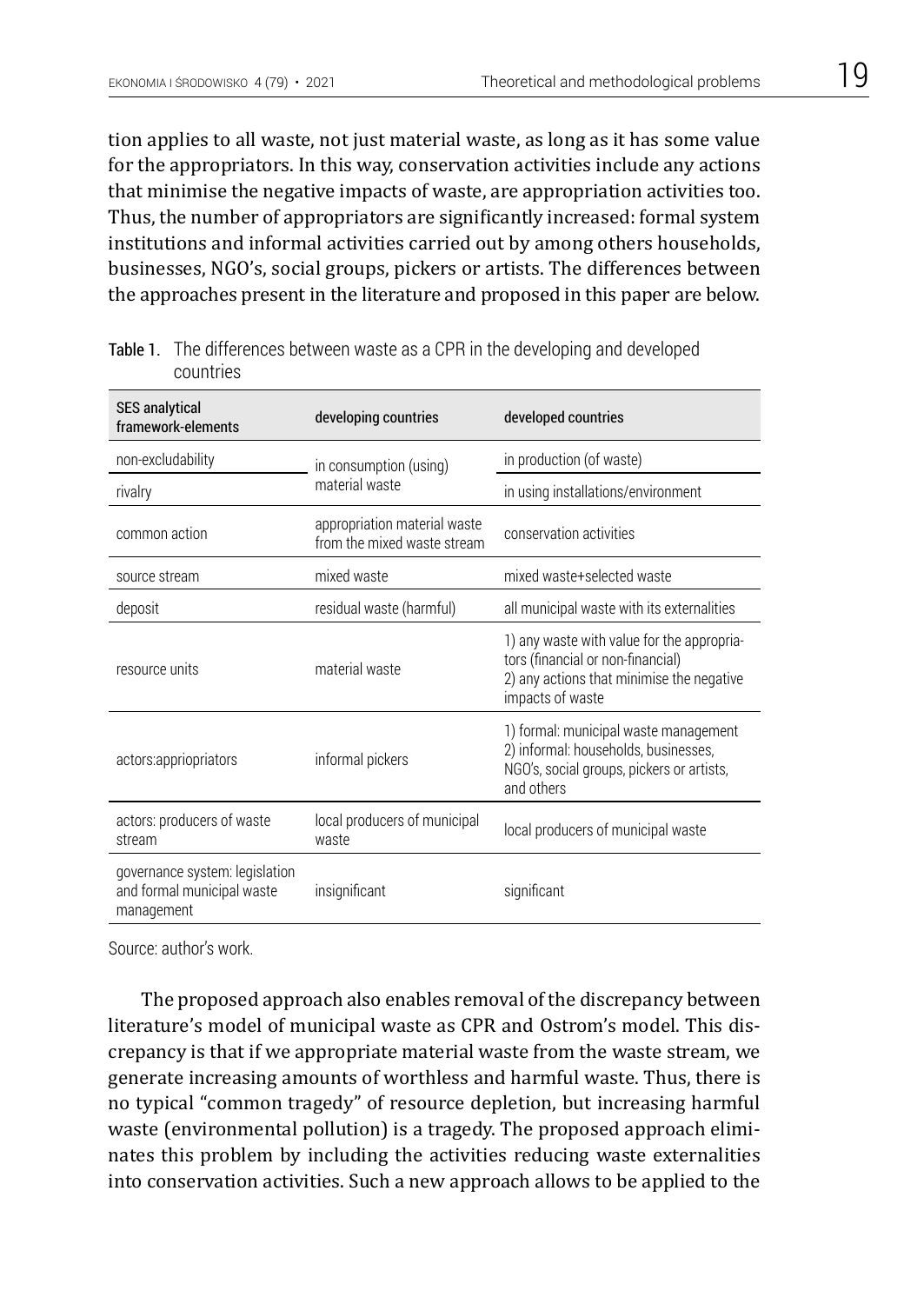analysis of the waste problem not only locally, as before, but also nationally and even globally.

The article presents only a preliminary concept of municipal waste as a common good. The proposed approach can be applied to analyse other common goods with negative social utility. However, this topic requires further research.

#### Acknowledgements

The project is financed by the Ministry of Science and Higher Education in Poland under the programme "Regional Initiative of Excellence" 2019- 2022 project number 015/RID/2018/19 total funding amount 10721 040,00 PLN.

## References

- Arvanitidis, P. A., & Papagiannitsis, G., 2020. Urban open spaces as a commons: The credibility thesis and common property in a self-governed park of Athens, Greece. Cities, 97, https://doi.org/10.1016/j.cities.2019.102480.
- Balcerowicz, L., 2015. Przedmowa. In: Dysponowanie wspólnymi zasobami, Ostrom Elinor, https://www.znak.com.pl/ksiazka/dysponowanie-wspolnymi-zasobami -ostrom-elinor-balcerowicz-leszek-54696.
- Berge, E., 2003. Commons: old and new. On environmental goods and services in the theory of commons. Landscape, Law & Justice: Proceedings from a Workshop on Old and New Commons, Centre for Advanced Study, Oslo, 11-13 March 2003, June, 1-14, https://www.researchgate.net/publication/42760853\_Commons\_ Old\_and\_New\_--\_On\_Environmental\_Goods\_and\_Services\_in\_the\_Theory\_of\_ Commons.
- Cavé, J., n.d.-a. In search of urban commons: Disputed solid waste management in emerging countries, moz-extension://f1b774e4-d040-472d-82be-42ec9ceb2b 40/enhanced-reader.html?openApp&pdf =https%3A%2F%2Fwww.afd.fr%2Ffr %2Fmedia%2Fdownload%2F11910.
- Cavé, J., n.d.-b. Managing Urban Waste as Common Pool Resources Jérémie Cavé.
- Cavé, J., 2014. Who owns urban waste? Appropriation conflicts in emerging countries. Waste Management and Research, 32(9), 813-821, https://doi.org/10.1177 /0734242X14540978.
- Chen, D. M. C., Bodirsky, B. L., Krueger, T., Mishra, A., & Popp, A., 2020. The world's growing municipal solid waste: trends and impacts. Environmental Research Letters, 15(7), 074021, https://doi.org/10.1088/1748-9326/ab8659.
- Communication from the Commission to the European Parliament, The Council, The European Economic and Social Committee and the Committee of the Regions Towards a circular economy: A zero waste programme, https://eur-lex.europa. eu/legal-content/EN/TXT/HTML/?uri=CELEX:52014DC0398&from=PL.
- Cox, M., Arnold, G., & Tomás, S. V., 2010. A review of design principles for community-based natural resource management. Ecology and Society, Vol. 15, Issue 4. Resilience Alliance. https://doi.org/10.5751/ES-03704-150438.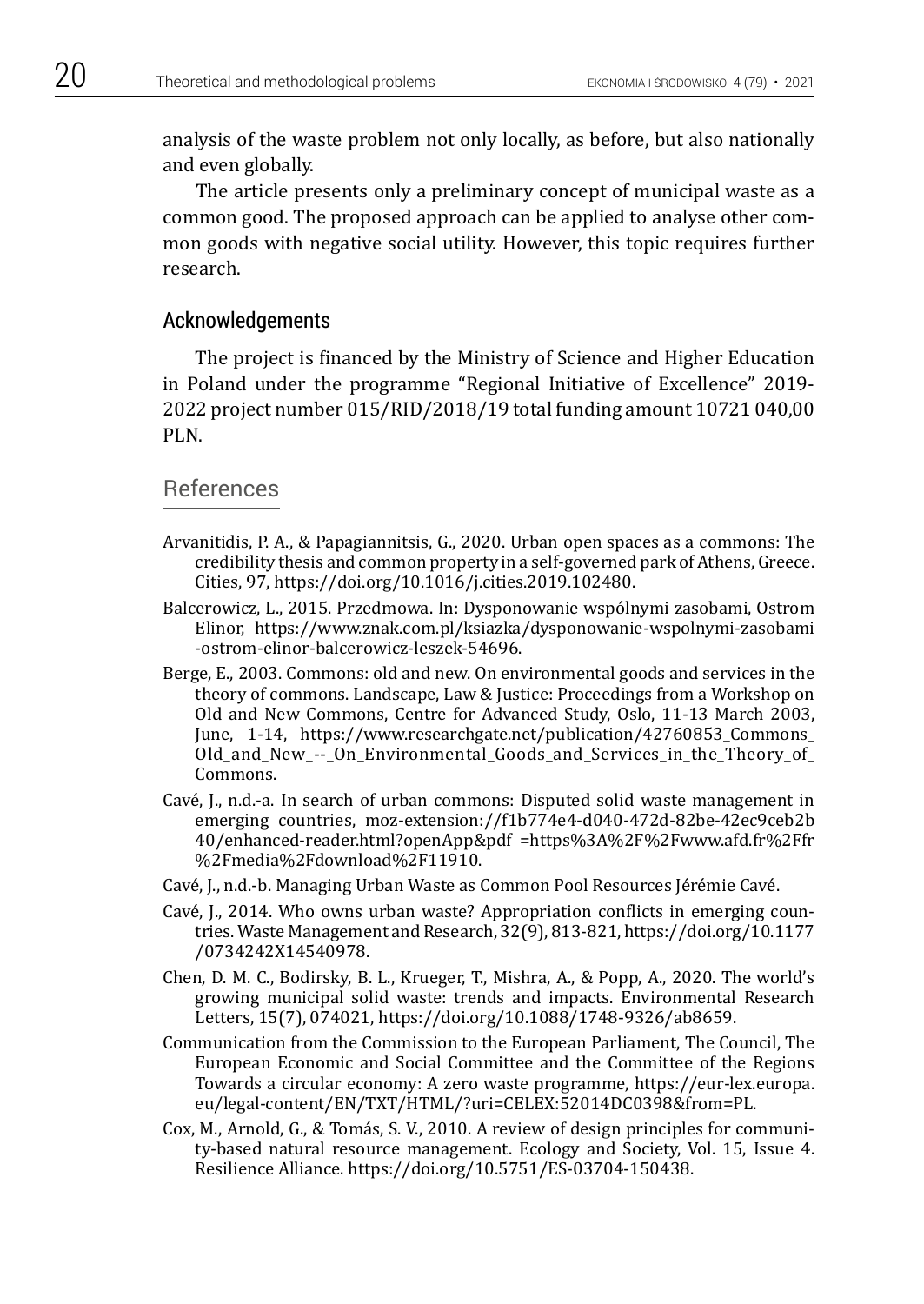- Egerer, M., & Fairbairn, M., 2018. Gated gardens: Effects of urbanisation on community formation and commons management in community gardens. Geoforum, 96, 61-69, https://doi.org/10.1016/j.geoforum.2018.07.014.
- Euler, J., 2018. Conceptualising the Commons: Moving Beyond the Goods-based Definition by Introducing the Social Practices of Commoning as Vital Determinant. Ecological Economics, 143, 10-16, https://doi.org/10.1016/j.ecolecon.2017.06. 020.
- Directive 2008/98/EC of the European Parliament and of the Council of 19 November 2008 on waste and repealing certain Directives (Text with EEA relevance).
- Eurostat, 2021. Circular economy indicators, https://ec.europa.eu/eurostat/web/ circular-economy/indicators/monitoring-framework.
- Gordon, H. S., 1954. The Economic Theory of a Common-Property Resource: The Fishery. In: Classic Papers in Natural Resource Economics, Palgrave Macmillan UK, 178–203, https://doi.org/10.1057/9780230523210\_10.
- Hardin, G., 1968. The tragedy of the commons. Science, Vol. 162, Issue 3859, 1243- 1248, https://doi.org/10.1126/science.162.3859.1243.
- Head, J. G., 1972. Public Goods and Public Policy. In: Readings in Industrial Economics. Macmillan Education UK, 66-87, https://doi.org/10.1007/978-1-349-15486 -9\_5.
- Hess, C., 2011. Mapping the New Commons. SSRN Electronic Journal, https://doi. org/10.2139/ssrn.1356835.
- Holman, J. & McGregor, M. A., 2005. The internet as commons: The issue of access. Communication Law and Policy, Vol. 10, Issue 3. Routledge, 267-89 https://doi. org/10.1207/s15326926clp1003\_1.
- Husain, Z. & Bhattacharya, R. N., 2004. Common pool resources and contextual factors: Evolution of a fishermen's cooperative in Calcutta. Ecological Economics, 50(3-4), 201-217, https://doi.org/10.1016/j.ecolecon.2004.03.027.

Jakubowski, M., 2012. Dobra publiczne i dobra wspólne. In: Wilkin J. (Ed.)

- Teoria wyboru publicznego. Główne nurty i zastosowania, 66-90.
- Kaza, S., Yao, L. C., Bhada-Tata, P., & Van Woerden, F., 2018. What a Waste 2.0: A Global Snapshot of Solid Waste Management to 2050. In: What a Waste 2.0: A Global Snapshot of Solid Waste Management to 2050. Washington, DC: World Bank, https://doi.org/10.1596/978-1-4648-1329-0.
- Kurz, H. D., 2006. Goods and bads: Sundry observations on joint production, waste disposal, and renewable and exhaustible resources. Progress in Industrial Ecology-An International Journal, Vol. 3, Issue 4.
- Lambert, J., Epstein, G., Joel, J., & Baggio, J., 2021. Identifying Topics and Trends in the Study of Common-Pool Resources Using Natural Language Processing. International Journal of the Commons, 15(1), 206, https://doi.org/10.5334/ijc.1078.
- Nichols, W. & Smith, N., 2019. Changing the perspective on risk Waste Generation and Recycling Indices. Overview and findings, https://www.circularonline.co.uk/ wp-content/uploads/2019/07/Verisk\_Maplecroft\_Waste\_Generation\_Index\_ Overview\_2019.pdf.
- O'Neill, K., 2018. The new global political economy of waste. In Alger J. & Dauvergne P. (Eds.), A Research Agenda for Global Environmental Politics. Edward Elgar Publishing, 87-100, https://doi.org/10.4337/9781788110952.00013.
- Oakerson, R. J., 1986. A model for the analysis of common property problems. Proceedings of the Conference on Common Property Resource Management, 13-30.